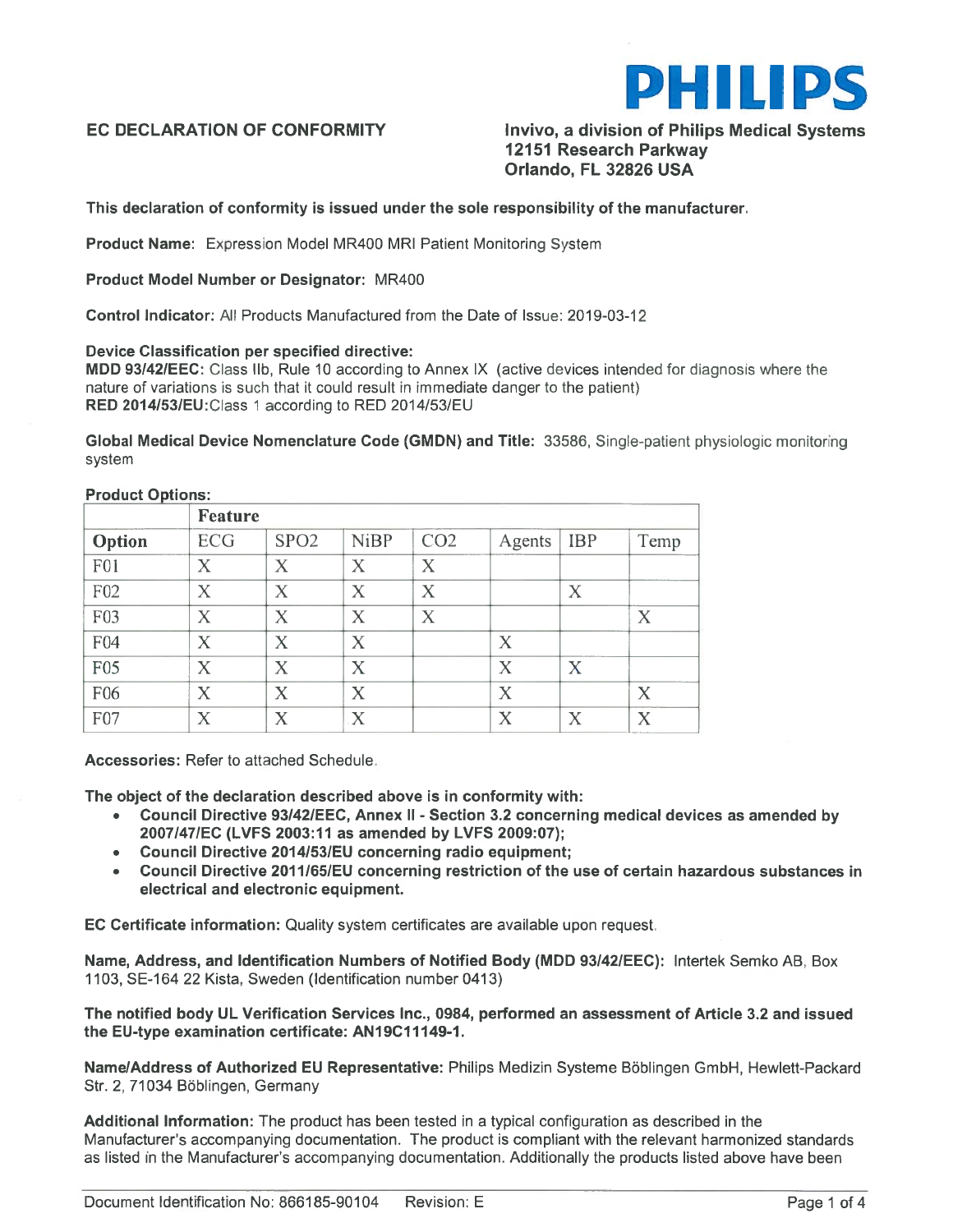

designed, manufactured, tested, and found to be compatible with the devices and accessories described by the manufacturer in the device's accompanying documentation.

| Identification No.         | <b>Title</b>                                                                                                                              |  |  |
|----------------------------|-------------------------------------------------------------------------------------------------------------------------------------------|--|--|
| EN 1041:2008               | Information supplied by the manufacturer of medical devices                                                                               |  |  |
| EN ISO 15223-1:2016        | Medical devices -- Symbols to be used with medical device labels, labelling                                                               |  |  |
|                            | and information to be supplied -- Part 1: General requirements                                                                            |  |  |
| EN 60601-1:2006/A1 :2013   | Medical Electrical Equipment Part 1: General Requirements for Safety                                                                      |  |  |
| EN 62304:2006/AC:2008      | Medical Electrical Equipment Part 1: General Requirements for Safety                                                                      |  |  |
|                            | Medical device software - Software life-cycle processes                                                                                   |  |  |
| EN 60601-1-2:2015          | Medical Electrical Equipment Part 1-2: General Requirements for Safety -                                                                  |  |  |
|                            | Collateral Standard: Electromagnetic Compatibility - Requirements and                                                                     |  |  |
|                            | <b>Tests</b>                                                                                                                              |  |  |
| EN 60601-1-6:2010/A1:2015  | Medical electrical equipment. Part 1-6: General requirements for basic                                                                    |  |  |
|                            | safety and essential performance. Collateral standard: Usability                                                                          |  |  |
| EN 62366:2008/A1:2015      | Medical Devices. Application of Usability Engineering to Medical Devices.                                                                 |  |  |
| EN 60601-1-8:2007/A11:2017 | Medical Electrical Equipment - Part 1-8: General Requirements for Basic                                                                   |  |  |
|                            | Safety and Essential Performance - Collateral Standard: General                                                                           |  |  |
|                            | Requirements, Tests and Guidance for Alarm Systems in Medical Electrical                                                                  |  |  |
|                            | <b>Equipment and Medical Electrical Systems</b>                                                                                           |  |  |
| EN ISO 14971:2012          | Medical Devices - Application of Risk Management to                                                                                       |  |  |
|                            | <b>Medical Devices</b>                                                                                                                    |  |  |
| EN ISO 13485:2016/AC:2016  | Medical Devices - Quality Management Systems- Requirements for                                                                            |  |  |
| EN 62479:2012              | <b>Regulatory Purposes</b>                                                                                                                |  |  |
|                            | Assessment of the compliance of low power electronic and electrical<br>equipment with the basic restrictions related to human exposure to |  |  |
|                            | electromagnetic fields (10 MHz to 300 GHz)                                                                                                |  |  |
| EN 301 489-1 V1.9.2        | Electromagnetic compatibility and Radio spectrum Matters (ERM);                                                                           |  |  |
|                            | Electromagnetic Compatibility (EMC) standard for radio equipment and                                                                      |  |  |
|                            | services; Part 1: Common technical requirements                                                                                           |  |  |
| EN 301 489-3 V1.6.1        | Electromagnetic compatibility and Radio spectrum Matters (ERM).                                                                           |  |  |
|                            | Electromagnetic Compatibility (EMC) standard for radio equipment and                                                                      |  |  |
|                            | services. Part 3: Specific conditions for Short-Range Devices (SRD)                                                                       |  |  |
|                            | operating on frequencies between 9 kHz and 246 GH                                                                                         |  |  |
| EN 300 440 V2.1.1          | Short Range Devices (SRD); Radio equipment to be used in the 1 GHz to                                                                     |  |  |
|                            | 40 GHz frequency range; Harmonized Standard covering the essential                                                                        |  |  |
|                            | requirements of article 3.2 of Directive 2014/53/EU                                                                                       |  |  |
| EN 300 328 V2.1.1          | Wideband transmission systems; Data transmission equipment operating in                                                                   |  |  |
|                            | the 2,4 GHz ISM band and using wide band modulation techniques;                                                                           |  |  |
|                            | Harmonized Standard covering the essential requirements of article 3.2 of                                                                 |  |  |
|                            | Directive 2014/53/EU                                                                                                                      |  |  |

Signature (signed for and on behalf of Philips): Date of Issue: 2019-03-12

 $\mathscr{M}$ Z

Title: Head of Quality & Regulatory

Date of Expiry: 2023-06-20

Printed Name: Rusty Kelly **Printed Name: Rusty Kelly Place of Issue: Orlando, FL USA**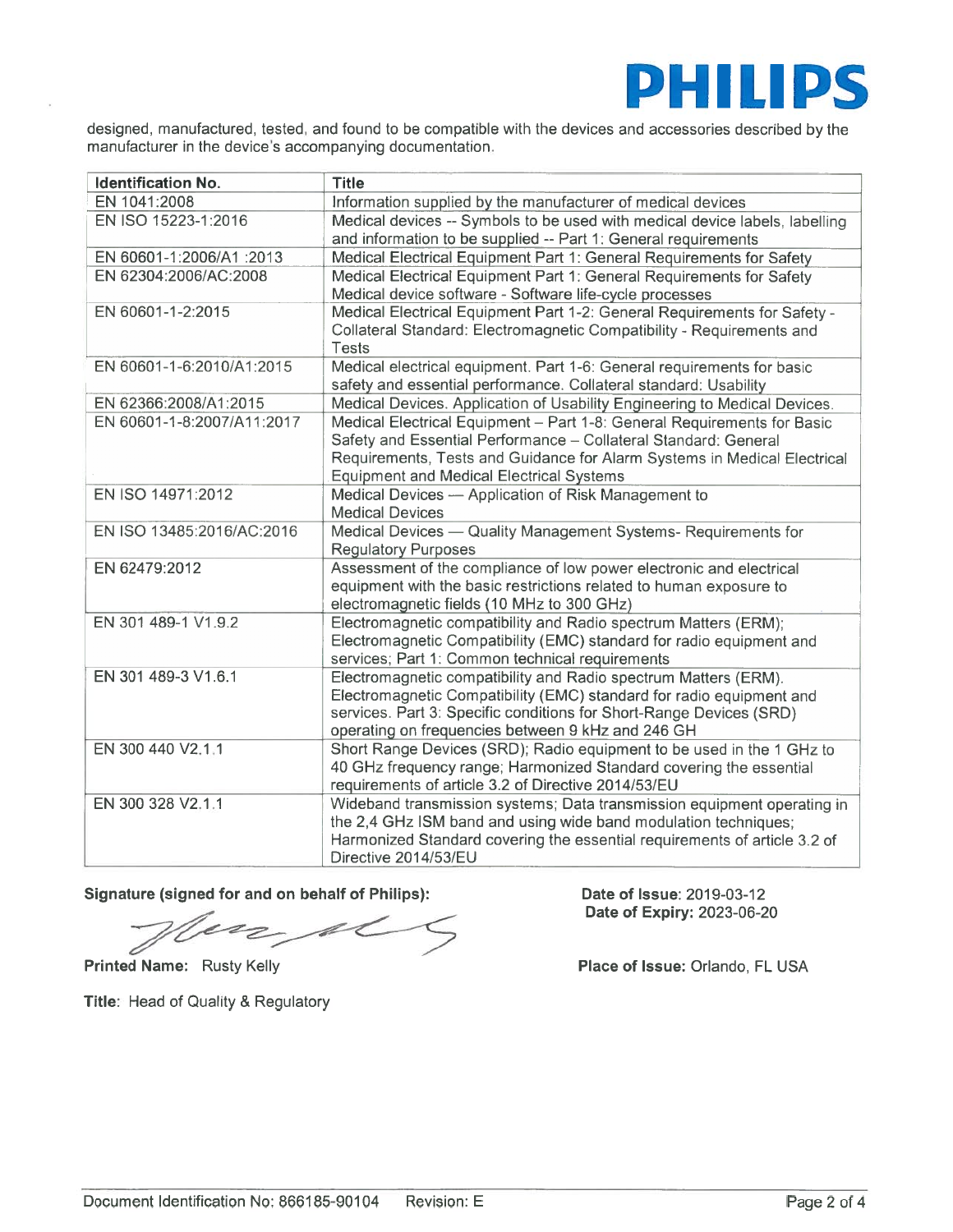

## Schedule I

Accessories listed below are not included within the scope of this Declaration, listed for reference only.

| <b>Product Name</b>                       | <b>Model Number</b> |
|-------------------------------------------|---------------------|
| CANNULA, DISP, ADULT                      | 9012                |
| CANNULA, DISP, ADULT                      | 9016                |
| CANNULA, DISP, INT INF, (DIVIDED)         | 9016B               |
| CANNULA, DISP, PED, (DIVIDED)             | 9016C               |
| CANNULA, DISP, INFANT, (DIVIDED)          | 9016A               |
| CANNULA, DISP, INT INFANT                 | 9015                |
| CANNULA, DISP, PED                        | 9013                |
| CANNULA, DISP, INFANT                     | 9014                |
| ANESTHETIC OXYGEN (O2) SENSOR             | 989803162051        |
| KIT, DISPOSABLE WATER TRAP, 3160          | 94012               |
| KIT, SAMPLE, AGENTS, 3160                 | 94018               |
| LOFLO SAMPLE LINE, ADULT CANNULA, BOX 20  | 989803183241        |
| LOFLO SAMPLE LINE, PED. CANNULA, BOX 20   | 989803183251        |
| LOFLO SAMPLE LINE, NEO. CANNULA, BOX 20   | 989803183261        |
| LOFLO LINE, ADU DVD CANNULA, BOX 20       | 989803183271        |
| LOFLO LINE, PED DVD CANNULA, BOX 20       | 989803183281        |
| LOFLO LINE, ADU AIRWAY ADPT, BOX 20       | 989803183291        |
| LOFLO SAMPLE LINE, ADULT CANNULA, BOX 100 | 989803185331        |
| LOFLO SAMPLE LINE, PED CANNULA, BOX 100   | 989803185341        |
| LOFLO SAMPLE LINE, NEO CANNULA, BOX 100   | 989803185351        |
| LOFLO LINE, ADU DVD CANNULA, BOX 100      | 989803185361        |
| LOFLO LINE, PED DVD CANNULA, BOX 100      | 989803185371        |
| LOFLO LINE ADU AIRWAY ADPT, BOX 100       | 989803185381        |
| GEL, ECG/EEG, SKIN PREP, TUBE, 3-PACK     | 9009                |
| <b>EXPRESSION MR ECG LEADS, AAMI, CV</b>  | 989803193721        |
| EXPRESSION MR ECG LEADS, AAMI, STANDARD   | 989803193731        |
| EXPRESSION MR ECG LEADS, AAMI, NEONATAL   | 989803193741        |
| EXPRESSION MR ECG LEADS, IEC, CV          | 989803193751        |
| EXPRESSION MR ECG LEADS, IEC, STANDARD    | 989803193761        |
| EXPRESSION MR ECG LEADS, IEC, NEONATAL    | 989803193771        |
| QUADTRODE MRI ECG PAD, 25/BOX             | 989803179031        |
| ELCTRD, MRI ECG, QUTRD.CV, 25/BOX         | 989803179041        |
| ELCTRD, MRI, NEO.QUDTRD, 25/BOX           | 989803179051        |
| WIRELESS ECG PATIENT MODULE (GEN 3) 1-5   | 989803192761        |
| WIRELESS ECG PATIENT MODULE (GEN 3) 6-10  | 989803194341        |
| CAB, DIGITAL GATING, GE, 3160             | 9292                |
| CAB, GATING, SIEMENS, 3160                | 9291                |
|                                           | 989803195521        |
| UNIVERSAL GATING INTERFACE                | 9293                |
| CAB, DIG.GATING, HIT/TOSH, 3160           | 989803194601        |
| EXPRESSION MR IBP TRANSDUCER CABLE, 5FT   |                     |
| EXPRESSION MR IBP DPT KIT, A/P, BOX 20    | 989803194631        |
| EXPRESSION MR IBP DPT KIT, I/N, BOX 20    | 989803194641        |
| NIBP CUFF, SINGLE LUMEN, INFANT           | 989803182611        |
| NIBP CUFF, SINGLE LUMEN, PEDIATRIC        | 989803182621        |
| NIBP CUFF, SINGLE LUMEN, SMALL ADULT      | 989803182631        |
| NIBP CUFF, SINGLE LUMEN, ADULT            | 989803182641        |
| NIBP CUFF, SINGLE LUMEN, ADULT-L          | 989803182651        |
| NIBP CUFF, SINGLE LUMEN, LRG ADULT        | 989803182661        |
| NIBP CUFF, SINGLE LUMEN, LRG ADULT-L      | 989803182671        |
| NIBP CUFF, SINGLE LUMEN, THIGH            | 989803182681        |
| NIBP CUFF, SINGLE LUMEN, INFANT, DISP     | 989803182511        |
| NIBP CUFF, SINGLE LUMEN, PEDIATRIC, DISP  | 989803182521        |